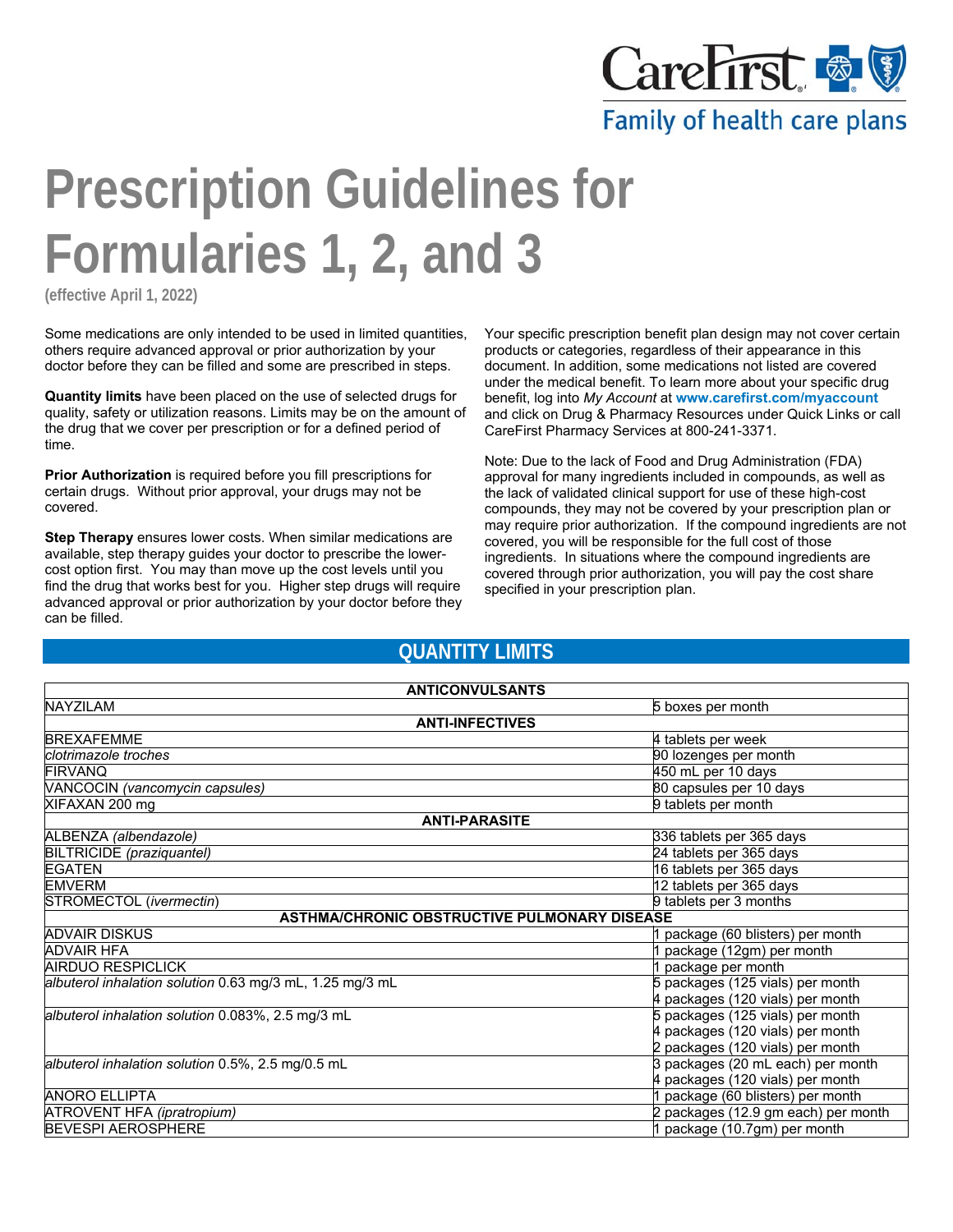| <b>BREO ELLIPTA</b>                                                                         | 1 package (60 blisters) per month             |
|---------------------------------------------------------------------------------------------|-----------------------------------------------|
| BROVANA (arformoterol)                                                                      | 60 vials per month                            |
| COMBIVENT RESPIMAT (ipratropium / albuterol)                                                | 2 packages (4gm each) per month               |
| CROMOLYN INHALATION SOLUTION                                                                | 2 packages (120 vials x 2mL) per month        |
| <b>DUAKLIR PRESSAIR</b>                                                                     | 1 package per month                           |
| <b>DULERA</b>                                                                               | 1 package (13gm) per month                    |
| <b>INCRUSE ELLIPTA (umeclidinium)</b>                                                       | 1 package (30 blisters) per month             |
| ipratropium inhalation solution, 0.02%                                                      | 5 packages (125 vials) per month              |
|                                                                                             | 4 packages (120 vials) per month              |
|                                                                                             | 2 packages (120 vials) per month              |
| ipratropium bromide/albuterol sulfate solution                                              | 180 vials per month                           |
| LONHALA MAGNAIR STARTER AND REFILL KIT (glycopyrrolate)                                     | 1 package (60 vials x 1mL) per month          |
| PERFOROMIST (formoterol)                                                                    | 60 vials per month                            |
| <b>PROAIR DIGIHALER</b>                                                                     | 2 packages per month                          |
| <b>PROAIR HFA</b>                                                                           | 2 packages per month                          |
| <b>PROAIR RESPICLICK</b>                                                                    | 2 packages per month                          |
| <b>PROVENTIL HFA</b>                                                                        | 2 packages per month                          |
| <b>SEREVENT DISKUS</b>                                                                      | 1 package (60 blisters) per month             |
| SPIRIVA HANDIHALER (tiotropium)                                                             | 1 package (30 capsules) per month             |
| SPIRIVA RESPIMAT (tiotropium)                                                               | 1 package (4gm) per month                     |
| <b>STIOLTO RESPIMAT</b>                                                                     | 1 package (4gm) per month                     |
| <b>STRIVERDI RESPIMAT</b>                                                                   | 1 package (4gm) per month                     |
| <b>SYMBICORT</b>                                                                            | 1 package (10.2gm) per month                  |
| <b>TRELEGY ELLIPTA</b>                                                                      | 1 package (60 blisters) per month             |
| TUDORZA PRESSAIR (aclidinium)                                                               | 1 package per month                           |
| <b>VENTOLIN HFA</b>                                                                         | 6 packages (8 grams each) per month           |
|                                                                                             | 2 packages (18 grams each) per month          |
| XOPENEX (levalbuterol inhalation solution) 0.31 mg/3 mL, 0.63 mg/3 mL, 1.25 mg/3 mL         | 4 packages (96 vials) per month               |
|                                                                                             | 4 packages (100 vials) per month              |
|                                                                                             | 3 packages (90 vials) per month               |
| XOPENEX concentrate 1.25 mg/0.5 mL                                                          | 3 packages per month                          |
| <b>XOPENEX HFA</b>                                                                          | 2 packages per month                          |
| YUPELRI (revefenacin)                                                                       | 1 package (30 vials x 3mL) per month          |
| <b>ATTENTION DEFICIT HYPERACTIVITY DISORDERS (ADHD)</b>                                     |                                               |
| ADDERALL (amphetamine/dextroamphetamine mixed salts) 5 mg, 7.5 mg, 10 mg, 12.5 mg           | 90 tablets per month                          |
| ADDERALL (amphetamine/dextroamphetamine mixed salts) 15 mg, 20 mg                           | 60 tablets per month                          |
| ADDERALL (amphetamine/dextroamphetamine mixed salts) 30 mg                                  | 30 tablets per month                          |
| ADDERALL XR (amphetamine/dextroamphetamine mixed salts ext-rel) 5 mg, 10 mg                 | 90 capsules per month                         |
| ADDERALL XR (amphetamine/dextroamphetamine mixed salts ext-rel) 15 mg, 20 mg, 25 mg,        | 30 capsules per month                         |
| 30 mg                                                                                       |                                               |
| ADHANSIA XR 25 mg, 35 mg, 45 mg                                                             | 60 capsules per month                         |
| ADHANSIA XR 55 mg, 70 mg, 85 mg                                                             | 30 capsules per month                         |
| ADZENYS XR-ODT 3.1 mg, 6.3 mg, 9.4 mg                                                       | 60 tablets per month                          |
| ADZENYS XR-ODT 12.5 mg, 15.7 mg, 18.8 mg                                                    | 30 tablets per month                          |
| APTENSIO XR (methylphenidate ext-rel) 10 mg, 15 mg, 20 mg, 30 mg                            |                                               |
| APTENSIO XR (methylphenidate ext-rel) 40 mg, 50 mg, 60 mg                                   |                                               |
|                                                                                             | 60 capsules per month                         |
|                                                                                             | 30 capsules per month                         |
| CONCERTA (methylphenidate ext-rel) 18 mg, 27 mg, 36 mg                                      | 60 tablets per month                          |
| CONCERTA (methylphenidate ext-rel) 54 mg                                                    | 30 tablets per month                          |
| COTEMPLA XR 8.6 mg, 17.3 mg, 25.9 mg                                                        | 60 tablets per month                          |
| DAYTRANA 10 mg, 15 mg, 20 mg, 30 mg                                                         | 30 patches per month                          |
| DESOXYN (methamphetamine) 5 mg                                                              | 150 tablets per month                         |
| DEXEDRINE SPANSULE (dextroamphetamine ext-rel) 5 mg, 10 mg                                  | 120 capsules per month                        |
| DEXEDRINE SPANSULE (dextroamphetamine ext-rel) 15 mg                                        | 60 capsules per month                         |
| dextroamphetamine 5 mg, 10 mg                                                               | 120 tablets per month                         |
| DYANAVEL XR 2.5 mg/mL                                                                       | 240 mL per month                              |
| EVEKEO (amphetamine sulfate) 5 mg, 10 mg                                                    | 120 tablets per month                         |
| EVEKEO ODT 5 mg, 10 mg                                                                      | 120 tablets per month                         |
| EVEKEO ODT 15 mg, 20 mg                                                                     | 60 tablets per month                          |
| FOCALIN (dexmethylphenidate) 2.5 mg, 5 mg                                                   | 120 tablets per month                         |
| FOCALIN (dexmethylphenidate) 10 mg                                                          | 60 tablets per month                          |
| FOCALIN XR (dexmethylphenidate ext-rel) 5 mg, 10 mg, 15 mg, 20 mg                           | 60 capsules per month                         |
| FOCALIN XR (dexmethylphenidate ext-rel) 25 mg, 30 mg, 35 mg, 40 mg                          | 30 capsules per month                         |
| JORNAY PM 20 mg, 40 mg                                                                      | 60 capsules per month                         |
| JORNAY PM 60 mg, 80 mg, 100 mg                                                              | 30 capsules per month                         |
| methylphenidate 5 mg, 10 mg<br>methylphenidate 20 mg                                        | 180 tablets per month<br>90 tablets per month |
|                                                                                             |                                               |
| methylphenidate chew tablets 2.5 mg, 5 mg, 10 mg<br>methylphenidate oral solution 5 mg/5 mL | 180 tablets per month<br>1800 mL per month    |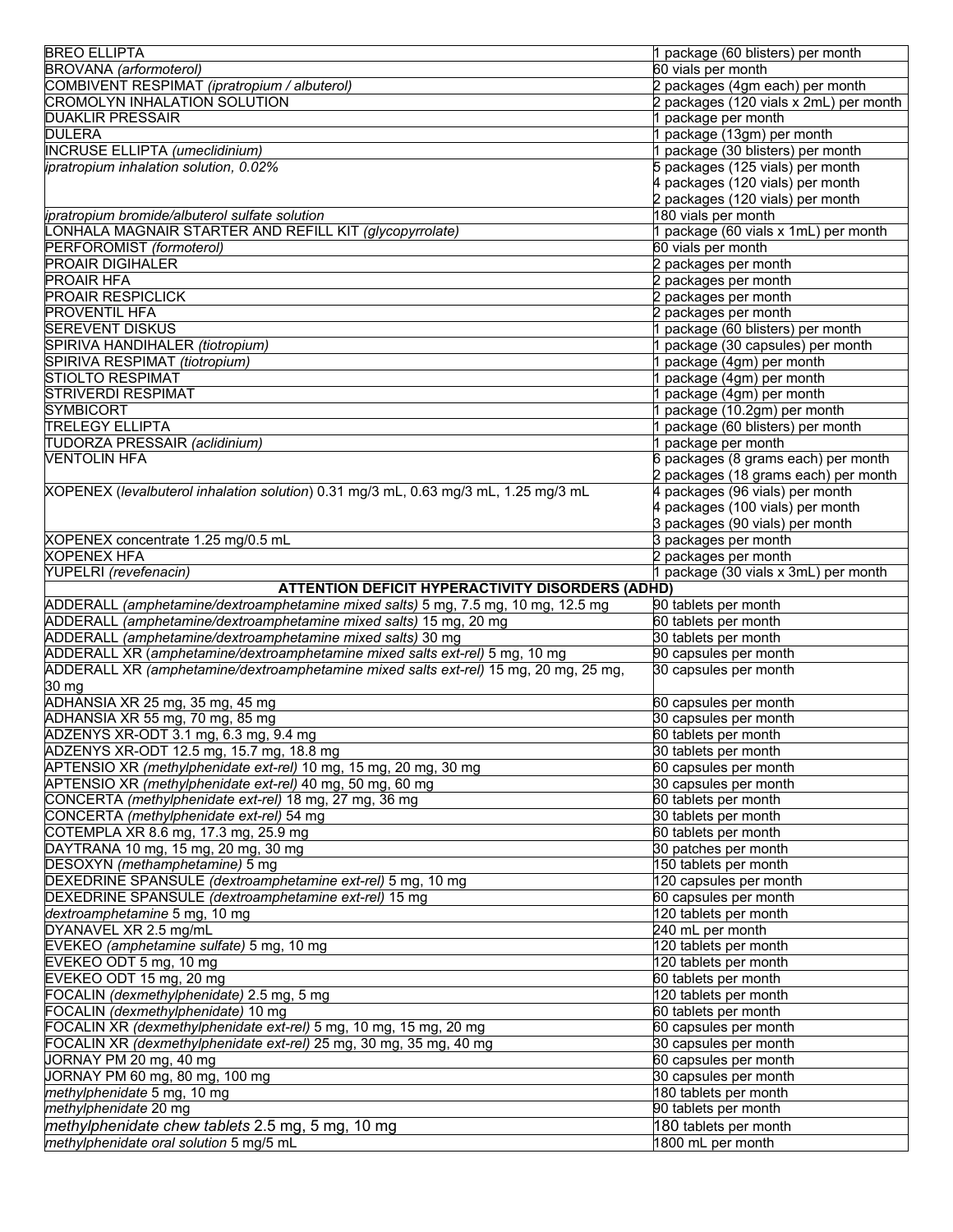| methylphenidate oral solution 10 mg/5 mL                   | 900 mL per month                                |
|------------------------------------------------------------|-------------------------------------------------|
| methylphenidate ext-rel 10 mg, 20 mg                       | 90 tablets per month                            |
| methylphenidate ext-rel 10 mg, 20 mg, 30 mg                | 60 capsules per month                           |
| methylphenidate ext-rel 40 mg, 50 mg, 60 mg                | 30 capsules per month                           |
| METHYLPHENIDATE OSMOTIC EXT-REL 72 mg                      | 30 tablets per month                            |
| MYDAYIS 12.5 mg, 25 mg                                     | 60 capsules per month                           |
| MYDAYIS 37.5 mg, 50 mg                                     | 30 capsules per month                           |
| PROCENTRA (dextroamphetamine solution) 5 mg/5 mL           | 1200 mL per month                               |
| QUILLICHEW ER 20 mg, 30 mg                                 | 60 tablets per month                            |
| QUILLICHEW ER 40 mg                                        | 30 tablets per month                            |
| QUILLIVANT XR 25 mg/5 mL                                   | 360 mL per month                                |
| RITALIN LA (methylphenidate ext-rel) 10 mg, 20 mg, 30 mg   | 60 capsules per month                           |
| RITALIN LA (methylphenidate ext-rel) 40 mg                 | 30 capsules per month                           |
| STRATTERA (atomoxetine) 10 mg, 18 mg, 25 mg                | 120 capsules per month                          |
| STRATTERA (atomoxetine) 40 mg                              | 60 capsules per month                           |
| STRATTERA (atomoxetine) 60 mg, 80 mg, 100 mg               | 30 capsules per month                           |
| VYVANSE 10 mg, 20 mg, 30 mg                                | 60 capsules per month                           |
| VYVANSE 40 mg, 50 mg, 60 mg, 70 mg                         | 30 capsules per month                           |
| ZENZEDI (dextroamphetamine) 2.5 mg, 5 mg, 7.5 mg, 10 mg    | 120 tablets per month                           |
| ZENZEDI (dextroamphetamine) 15 mg, 20 mg                   | 60 tablets per month                            |
| ZENZEDI (dextroamphetamine) 30 mg                          | 30 tablets per month                            |
| <b>CONTRACEPTIVES, MISCELLANEOUS</b>                       |                                                 |
| <b>FEMALE CONDOMS</b>                                      | 12 condoms per month                            |
| <b>DIABETES</b>                                            |                                                 |
| <b>ADLYXIN</b>                                             | 2 pens or syringes per month                    |
| <b>BYDUREON BCISE</b>                                      | 4 units per 30 days                             |
| <b>BYETTA</b>                                              | 1 pen (60 doses) per month                      |
| <b>OZEMPIC</b>                                             | 2 pens (3 mL) per month                         |
| <b>RYBELSUS</b>                                            | 30 tablets per month                            |
| SOLIQUA                                                    | 10 pens per month                               |
| TRULICITY                                                  | 4 pens or syringes per month                    |
| <b>VICTOZA</b><br><b>XULTOPHY</b>                          | 3 pens per month                                |
| diabetic test strips - all brands                          | 5 pens per month<br>204 test strips per 25 days |
| <b>DIABETES - INSULIN MANAGEMENT SYSTEMS</b>               |                                                 |
| DEXCOM G4 PLATINUM PEDIATRIC RECEIVER KIT                  | 1 kit per 365 days                              |
| DEXCOM G4 PLATINUM RECEIVER KIT                            | 1 kit per 365 days                              |
| DEXCOM G4 PLATINUM RECEIVER KIT/SHARE KIT                  | 1 kit per 365 days                              |
| DEXCOM G4 PLATINUM TRANSMITTER KIT                         | 1 kit per 75 days                               |
| DEXCOM G4 SENSOR KIT                                       | 1 kit per 25 days                               |
| DEXCOM G5 MOBILE RECEIVER KIT                              | 1 kit per 365 days                              |
| DEXCOM G5 MOBILE TRANSMITTER KIT                           | 1 kit per 75 days                               |
| DEXCOM G5 MOBILE/G4 PLATINUM SENSOR KIT                    |                                                 |
| <b>DEXCOM G5 RECEIVER KIT</b>                              |                                                 |
|                                                            | 4 kits per 25 days                              |
|                                                            | 1 kit per 365 days                              |
| <b>DEXCOM G6 RECEIVER</b>                                  | 1 kit per 365 days                              |
| <b>DEXCOM G6 SENSOR</b>                                    | 3 sensor per 25 days                            |
| <b>DEXCOM G6 TRANSMITTER</b>                               | 1 transmitter per 75 days                       |
| FREESTYLE LIBRE 14 DAY/READER/FLASH MONITORING SYSTEM      | 1 system per 365 days                           |
| FREESTYLE LIBRE 14 DAY/SENSOR/FLASH MONITORING SYSTEM KIT  | 2 kits per 25 days                              |
| FREESTYLE LIBRE/FLASH MONITORING SYSTEM READER             | 1 reader per 365 days                           |
| FREESTYLE LIBRE/FLASH MONITORING SYSTEM SENSOR             | 3 sensors per 25 days                           |
| <b>OMNIPOD MIS 5 PACK</b>                                  | 6 packs per month                               |
| OMNIPOD MIS 10 PACK                                        | 3 packs per month                               |
| OMNIPOD DASH MIS 5 PACK                                    | 6 packs per month                               |
| OMNIPOD DASH KIT SYSTEM                                    | 1 system per year                               |
| <b>OMNIPOD STARTER KIT</b><br>V-GO 20 KIT                  | 1 kit per year                                  |
| V-GO 30 KIT                                                | 1 kit per month                                 |
|                                                            | 1 kit per month                                 |
| V-GO 40 KIT                                                | 1 kit per month                                 |
| <b>EMERGENCY TREATMENT OF ALLERGIC REACTIONS</b><br>AUVI-Q | 6 injectors per 300 days                        |
| EPIPEN, EPIPEN JR (epinephrine solution auto-injector)     | 6 injectors per 300 days                        |
| <b>SYMJEPI</b>                                             | 6 injectors per 300 days                        |
| <b>ERECTILE DYSFUNCTION</b>                                |                                                 |
| <b>CAVERJECT</b>                                           | 6 units per month                               |
| CIALIS (tadalafil) 2.5 mg<br>CIALIS (tadalafil) 5 mg       | 30 tablets per month<br>30 tablets per month    |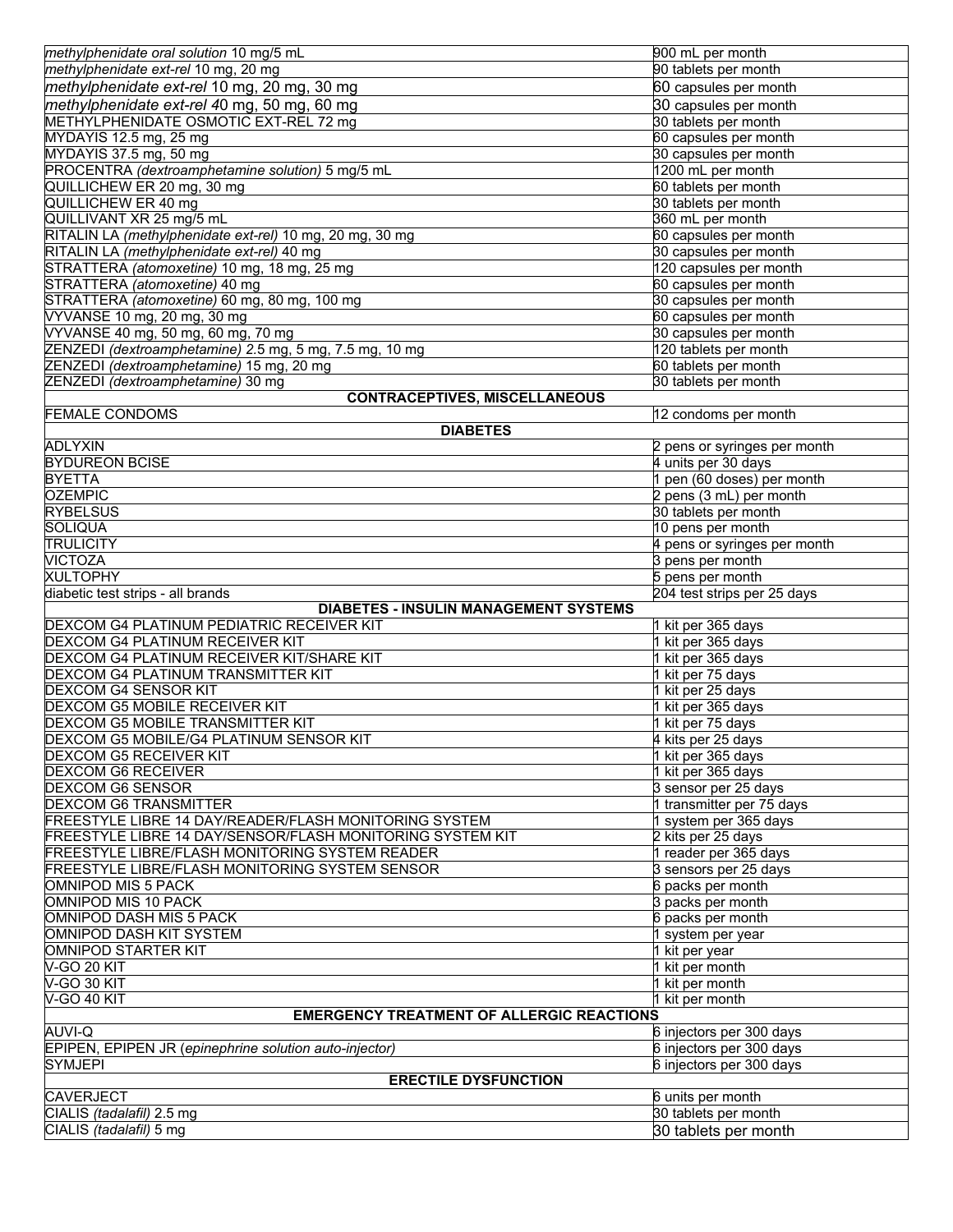| CIALIS (tadalafil) 10 mg, 20 mg                                             | 6 tablets per month                             |  |
|-----------------------------------------------------------------------------|-------------------------------------------------|--|
| <b>EDEX</b>                                                                 | 6 units per month                               |  |
| <b>MUSE</b>                                                                 | 6 units per month                               |  |
| <b>STENDRA</b>                                                              | 6 tablets per month                             |  |
| vardenafil                                                                  | 6 tablets per month                             |  |
| vardenafil orally disintegrating tablets                                    | 6 tablets per month                             |  |
| VIAGRA (sildenafil)                                                         | 6 tablets per month                             |  |
| <b>FEMALE REPRODUCTIVE AGENTS</b>                                           |                                                 |  |
| <b>METHERGINE</b>                                                           | 120 tablets per month                           |  |
| <b>GASTROESOPHAGEAL REFLUX DISEASE (GERD)</b>                               | 90 units of therapy per 365 days                |  |
| ACIPHEX (rabeprazole)<br><b>ACIPHEX SPRINKLES</b>                           | 90 units of therapy per 365 days                |  |
| <b>DEXILANT</b>                                                             | 90 units of therapy per 365 days                |  |
| NEXIUM (esomeprazole)                                                       | 90 units of therapy per 365 days                |  |
| omeprazole                                                                  | 90 units of therapy per 365 days                |  |
| PREVACID (lansoprazole)                                                     | 90 units of therapy per 365 days                |  |
| PROTONIX (pantoprazole)                                                     | 90 units of therapy per 365 days                |  |
| ZEGERID (omeprazole/sodium bicarbonate)                                     | 90 units of therapy per 365 days                |  |
| <b>INFLUENZA TREATMENT &amp; PREVENTION</b>                                 |                                                 |  |
| <b>RELENZA</b>                                                              | 40 blisters per 90 days                         |  |
| TAMIFLU (oseltamivir) 30 mg                                                 | 28 capsules per 90 days                         |  |
| TAMIFLU (oseltamivir) 45 mg, 75 mg                                          | 14 capsules per 90 days                         |  |
| TAMIFLU SUSPENSION (oseltamivir suspension)                                 | 3 bottles per 90 days                           |  |
| <b>XOFLUZA</b>                                                              | 4 tablets per 90 days                           |  |
| <b>MIGRAINE</b>                                                             |                                                 |  |
| AIMOVIG 70 mg                                                               | 2 syringes per month                            |  |
| AIMOVIG 140 mg                                                              | 1 syringe per month                             |  |
| <b>AJOVY</b>                                                                | 1 syringe per month                             |  |
| almotriptan                                                                 | 12 tablets per month                            |  |
| AMERGE (naratriptan)                                                        | 12 tablets per month                            |  |
| EMGALITY 100 mg                                                             | 3 syringes per month                            |  |
| EMGALITY 120 mg                                                             | Loading - 2 syringes per month;                 |  |
|                                                                             | Maintenance - 1 syringe per month               |  |
| FROVA (frovatriptan)                                                        | 18 tablets per month                            |  |
| IMITREX (sumatriptan)                                                       | 12 tablets per month                            |  |
| IMITREX INJ (sumatriptan inj) 4 mg                                          | 18 syringes per month                           |  |
| IMITREX INJ (sumatriptan inj) 6 mg                                          | 12 syringes per month                           |  |
| IMITREX NASAL SPRAY (sumatriptan nasal spray) 5 mg                          | 24 units per month                              |  |
| IMITREX NASAL SPRAY (sumatriptan nasal spray) 20 mg<br>MAXALT (rizatriptan) | 12 units per month                              |  |
| MAXALT MLT (rizatriptan orally disintegrating tablets)                      | 18 tablets per month<br>18 tablets per month    |  |
| MIGRANAL NS (dihydroergotamine spray)                                       | 1 x 8 mL per month                              |  |
| <b>NURTEC</b>                                                               | 16 tablets per month                            |  |
| <b>ONZETRA XSAIL</b>                                                        | 16 nosepieces per month                         |  |
| RELPAX (eletriptan)                                                         | 12 tablets per month                            |  |
| REYVOW 50 mg                                                                | 4 tablets per month                             |  |
| REYVOW 100 mg                                                               | 8 tablets per month                             |  |
| <b>TOSYMRA</b>                                                              | 18 units per month                              |  |
| TREXIMET (sumatriptan/naproxen)                                             | 9 tablets per month                             |  |
| <b>UBRELVY</b>                                                              | 16 tablets per month                            |  |
| <b>ZEMBRACE SYMTOUCH</b>                                                    | 24 injectors per month                          |  |
| zolmitriptan orally disintegrating tablets                                  | 12 tablets per month                            |  |
| ZOMIG (zolmitriptan)                                                        | 12 tablets per month                            |  |
| ZOMIG NASAL SPRAY                                                           | 12 units per month                              |  |
| MUSCULOSKELETAL AGENTS                                                      |                                                 |  |
| SOMA 250 mg, 350 mg (carisoprodol)                                          | 84 tablets per month                            |  |
| <b>NAUSEA &amp; VOMITING</b>                                                |                                                 |  |
| EMEND (aprepitant capsules) 40 mg                                           | 3 capsules per 180 days<br>4 capsules per month |  |
| EMEND (aprepitant capsules) 80 mg<br>EMEND (aprepitant capsules) 125 mg     | 2 capsules per month                            |  |
| EMEND (fosaprepitant injection) 150 mg                                      | 2 vials per month                               |  |
| EMEND SUSPENSION 125 mg                                                     | 6 kits per month                                |  |
| EMEND TRIPACK (aprepitant pack) 80 mg & 125mg                               | 2 packs per month                               |  |
| granisetron tablets 1 mg                                                    | 12 tablets per 21 days                          |  |
| ondansetron orally disintegrating tablets 4 mg, 8 mg                        | 18 tablets per month                            |  |
| ondansetron solution 4 mg/5mL                                               | 200 mL per month                                |  |
| ondansetron tablets 4 mg, 8 mg                                              | 18 tablets per month                            |  |
|                                                                             |                                                 |  |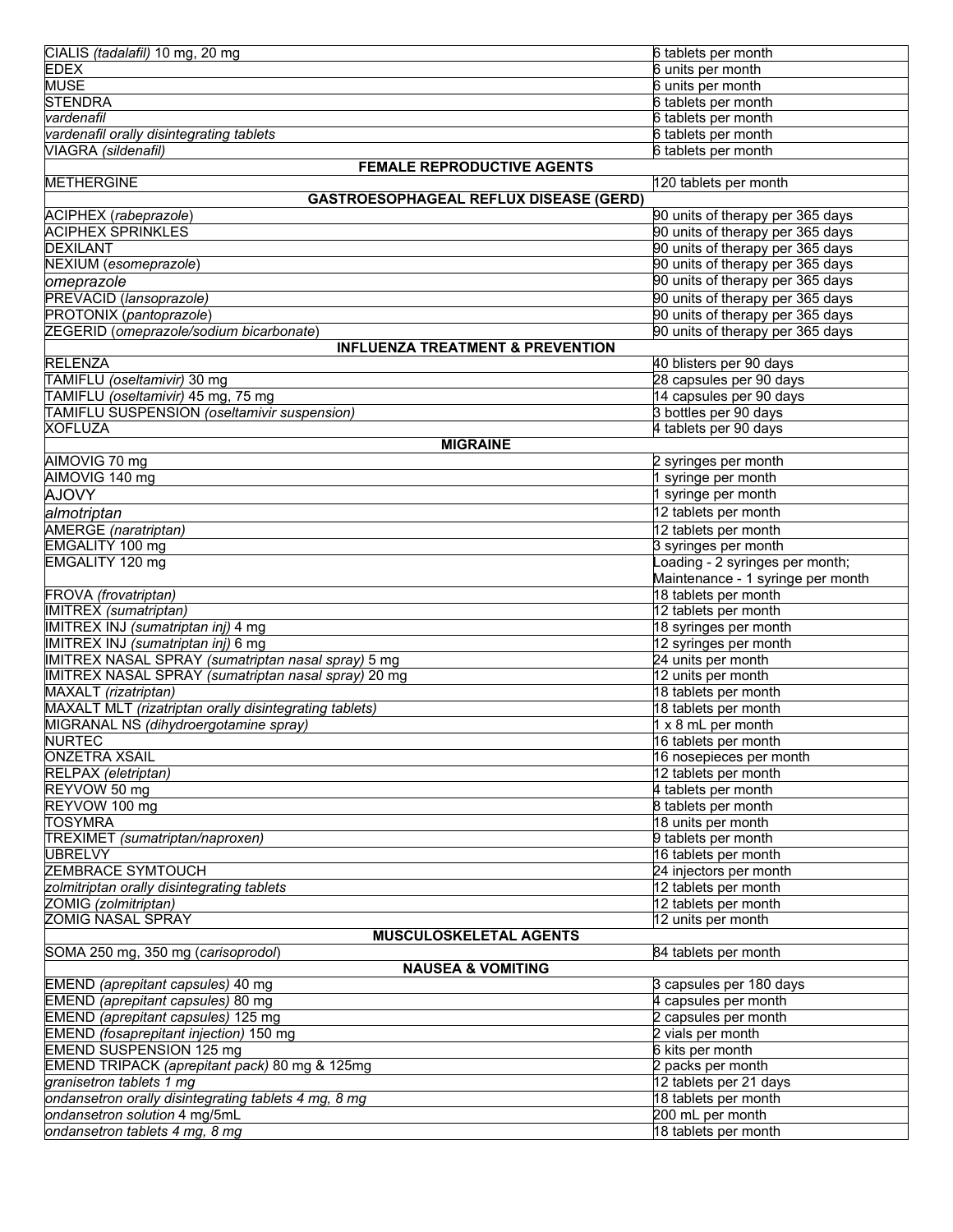| ondansetron tablets 24 mg                                        | 2 tablets per month              |
|------------------------------------------------------------------|----------------------------------|
| <b>SANCUSO</b>                                                   | 2 patches per month              |
| <b>VARUBI</b>                                                    | 4 tablets per month              |
| <b>ZUPLENZ</b>                                                   | 18 films per month               |
| <b>NEUROPATHIC PAIN</b>                                          |                                  |
| GRALISE 300 mg                                                   | 150 tablets per month            |
| GRALISE 600 mg                                                   | 90 tablets per month             |
| <b>HORIZANT</b>                                                  | 60 tablets per month             |
| LYRICA (pregabalin capsules) 25 mg, 50 mg, 75 mg, 100 mg, 150 mg | 120 capsules per month           |
| LYRICA (pregabalin capsules) 200 mg                              | 90 capsules per month            |
| LYRICA (pregabalin capsules) 225 mg, 300 mg                      | 60 capsules per month            |
| LYRICA (pregabalin oral solution) 20 mg/mL                       | 900 mL per month                 |
|                                                                  | 60 tablets per month             |
| LYRICA CR (pregabalin ext-rel) 82.5 mg, 165 mg, 330 mg           |                                  |
| PROSTATE & BENIGN PROSTATIC HYPERPLASIA (BPH)                    |                                  |
| CIALIS (tadalafil) 5 mg                                          | 30 tablets per month             |
| <b>TOPICAL CORTICOSTEROIDS</b>                                   |                                  |
| lalclometasone                                                   | 120 grams per month              |
| amcinonide cream, ointment                                       | 120 grams per month              |
| amcinonide lotion                                                | 120 mL per month                 |
| betamethasone cream, ointment                                    | 120 grams per month              |
| betamethasone lotion                                             | 120 mL per month                 |
| clocortolone                                                     | 120 grams per month              |
| clobetasol cream, emollient cream, foam, gel, spray, ointment    | 120 grams per month              |
| clobetasol lotion, shampoo, solution                             | 120 mL per month                 |
| <b>CORDRAN</b> tape                                              | 1 package (1 roll) per month     |
| desonide cream, ointment                                         | 120 grams per month              |
| desonide lotion                                                  | 120 mL per month                 |
| desoximetasone cream, gel, ointment                              | 120 grams per month              |
| desoximetasone spray                                             | 120 mL per month                 |
| diflorasone                                                      | 120 grams per month              |
| fluocinolone cream, ointment                                     | 120 grams per month              |
| fluocinolone oil, solution                                       | 120 mL per month                 |
| fluocinonide cream, gel, ointment                                | $\overline{120}$ grams per month |
| fluocinonide solution                                            | 120 mL per month                 |
| flurandrenolide cream, ointment                                  | $\overline{120}$ grams per month |
| flurandrenolide lotion                                           | 120 mL per month                 |
| fluticasone cream, ointment                                      | 120 grams per month              |
| fluticasone lotion                                               | 120 mL per month                 |
| halcinonide                                                      | 120 grams per month              |
| halobetasol                                                      | 120 grams per month              |
| hydrocortisone cream, ointment                                   | 120 grams per month              |
| hydrocortisone lotion                                            | 120 mL per month                 |
| mometasone cream, ointment                                       | 120 grams per month              |
| mometasone lotion, solution                                      | 120 mL per month                 |
| mupirocin cream                                                  | 30 units per month               |
| mupirocin ointment                                               | 30 units per month               |
| prednicarbate                                                    | 120 grams per month              |
| triamcinolone cream, ointment, spray                             | 120 grams per month              |
| triamcinolone lotion                                             | 120 mL per month                 |
| <b>TOPICAL LIDOCAINE PRODUCTS</b>                                |                                  |
| ASTERO gel 4%                                                    | 30 grams per month               |
| LDO PLUS gel 4%                                                  | 30 grams per month               |
| lidocaine gel 2%                                                 | 30 grams per month               |
| lidocaine ointment 5%                                            | 50 grams per month               |
| lidocaine solution 4%                                            | 50 mL per month                  |
|                                                                  |                                  |
| lidocaine/prilocaine cream 2.5%/2.5%                             | 30 grams per month               |
| LIDOCAINE/TETRACAINE cream                                       | 30 grams per month               |
| LIDODERM (lidocaine patch) 5%*                                   | 90 patches per month             |
| <b>PLIAGLIS</b>                                                  | 30 grams per month               |
| <b>SYNERA</b>                                                    | 2 patches per month              |
| ZTLIDO*                                                          | 90 patches per month             |
| <b>TOPICAL PRODUCTS, OTHER</b>                                   |                                  |
| ACANYA (clindamycin phosphate-benzoyl peroxide gel)              | 50 grams per month               |
| ALDARA (imiquimod cream 5%)                                      | 24 packets per 21 days           |
| BENZACLIN (clindamycin phosphate-benzoyl peroxide gel)           | 50 grams per month               |
| BENZAMYCIN (erythromycin-benzoyl peroxide gel)                   | 47 grams per month               |
| ciclopirox gel                                                   | 120 grams per month              |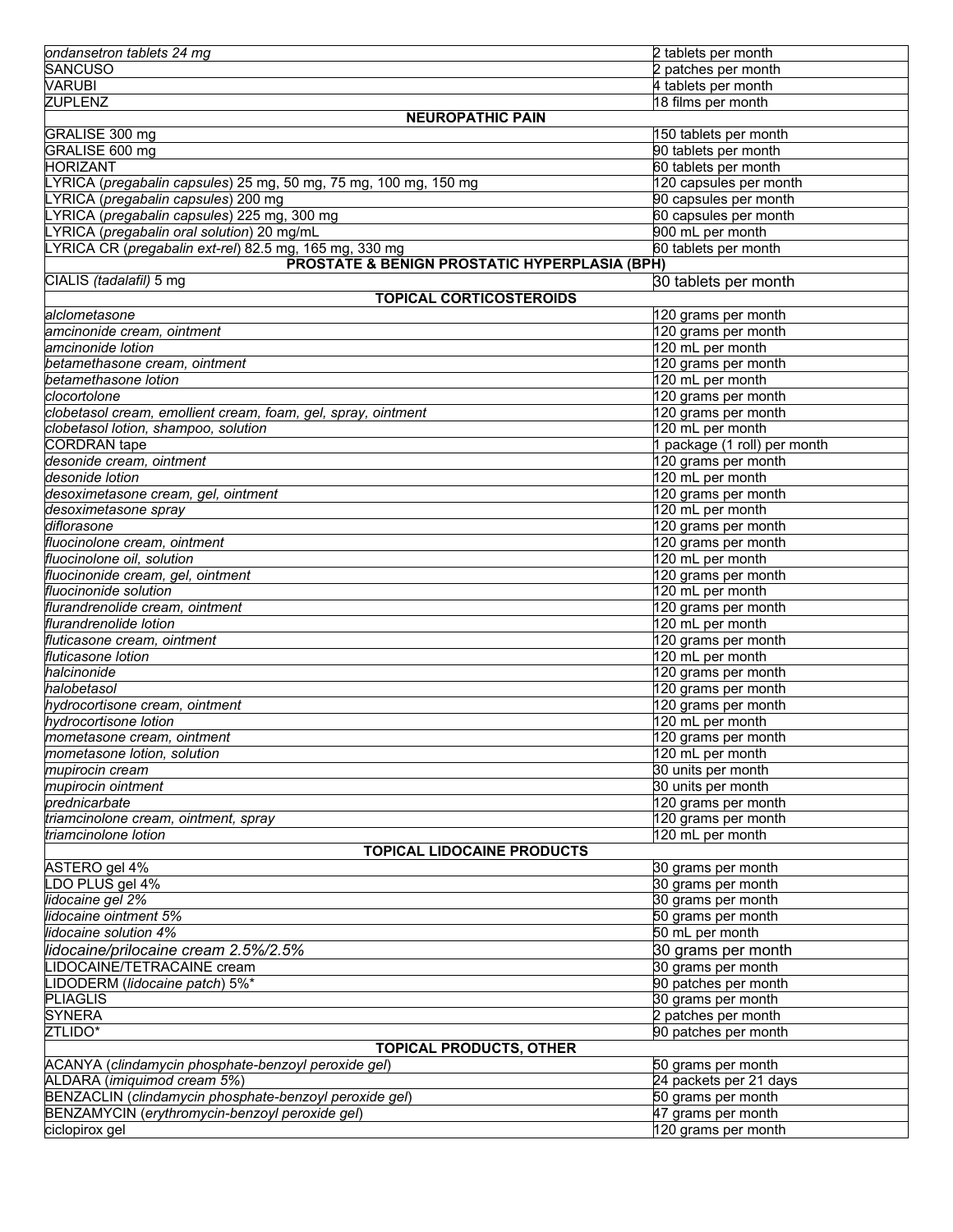| ciclopirox olamine cream                          | 120 grams per month             |
|---------------------------------------------------|---------------------------------|
| ciclopirox olamine suspension                     | 120 mL per month                |
| CLEOCIN-T LOTION (clindamycin lotion)             | 60 mL per month                 |
| CLEOCIN-T SOLUTION (clindamycin topical solution) | 60 mL per month                 |
| CLINDAGEL (clindamycin gel)                       | 75 mL per month                 |
| clotrimazole cream                                | 120 grams per month             |
| clotrimazole solution                             | 120 mL per month                |
| diclofenac sodium solution 1.5%*                  | 150 mL per month                |
| econazole nitrate cream                           | 60 grams per month              |
| <b>ECOZA</b>                                      | 70 grams per month              |
| <b>ERTACZO</b>                                    | 60 grams per month              |
| ERYGEL (erythromycin gel)                         | 60 gm per month                 |
| erythromycin topical solution                     | 60 mL per month                 |
| EXELDERM CREAM (sulconazole nitrate cream)        | 60 grams per month              |
| EXELDERM SOLUTION (sulconazole nitrate solution)  | 60 mL per month                 |
| ketoconazole cream                                | 120 grams per month             |
| ketoconazole foam                                 | 100 grams per month             |
| ketoconazole shampoo                              | 120 mL per month                |
| <b>KLISYRI</b>                                    | 5 packets per month             |
| OPROX (ciclopirox shampoo)                        | 120 mL per month                |
| luliconazole                                      | 60 grams per month              |
| miconazole-zinc oxide-white petrolatum ointment   | 100 grams per month             |
| mupirocin                                         | 30 units per month              |
| naftifine gel 1%                                  | 120 grams per month             |
| naftifine HCI cream                               | 60 grams per month              |
| NAFTIN GEL 2%                                     | 60 grams per month              |
| nystatin ointment                                 | 120 grams per month             |
| <b>ONEXTON</b>                                    | 50 grams per month              |
| OXISTAT CREAM (oxiconazole nitrate cream)         | $\overline{60}$ grams per month |
| <b>OXISTAT LOTION</b>                             | 60 mL per month                 |
| PENNSAID SOLUTION 2%*                             | 112 grams per month             |
| PRUDOXIN CREAM (doxepin cream) 5%*                | 45 grams per month              |
| <b>XOLEGEL</b>                                    | 45 grams per month              |
| ZONALON CREAM (doxepin cream) 5%*                 | 45 grams per month              |

\*Prior Authorization required

#### **OPIOID QUANTITY LIMITS**

Immediate-release opioid prescriptions (including combination products) are limited to a 7-day supply for the first fill or if previous fills were less than 7 days.

| acetaminophen/caffeine/dihydrocodeine 320.5/30/16 mg                             | 10 capsules per day                |
|----------------------------------------------------------------------------------|------------------------------------|
| acetaminophen/codeine 300/15 mg                                                  | 13 tablets per day                 |
| acetaminophen/codeine 300/30 mg                                                  | 12 tablets per day                 |
| acetaminophen/codeine 300/60 mg                                                  | 6 tablets per day                  |
| acetaminophen/codeine solution, 120-12 mg/5 mL                                   | 9 mL per day                       |
| APADAZ 4.08/325 mg, 6.12/325 mg, 8.16/325 mg                                     | 12 tablets per day                 |
| BELBUCA $\triangle$ 75 mcg, 150 mcg, 300 mcg, 450 mcg                            | 2 films per day                    |
| benzhydrocodone/acetaminophen 4.08 mg/325 mg                                     | 12 tablets per day                 |
| benzhydrocodone/acetaminophen 6.12 mg/325 mg                                     | 12 tablets per day                 |
| benzhydrocodone/acetaminophen 8.16 mg/325 mg                                     | 12 tablets per day                 |
| butorphanol nasal spray                                                          | 2 inhalers per month               |
| BUTRANS <sup>A</sup> (buprenorphine transdermal) 5 mcg/hr, 7.5 mcg/hr, 10 mcg/hr | 1 patch every 7 days               |
| carisoprodol w/aspirin & codeine                                                 | 5 tablets per day                  |
| CHLORPHENIRAMINE W/ CODEINE LIQUID 2-9 MG/5ML                                    | 60 mL/day for 7 days per month     |
| CODEINE PHOS-CHLORPHENIRAMINE MALEATE TAB ER 12HR 54.3-8 MG                      | 2 tablets/day for 7 days per month |
| CODEINE POLIST-CHLORPHEN POLIST ER SUSP 14.7-2.8 MG/5ML                          | 20 mL/day for 7 days per month     |
| codeine sulfate 15 mg                                                            | 6 tablets per day                  |
| codeine sulfate 30 mg                                                            | 6 tablets per day                  |
| CODEINE SULFATE 60 MG                                                            | 6 tablets per day                  |
| CONZIP <sup>∆</sup> (tramadol ext-rel capsules) 100 mg                           | 1 capsule per day                  |
| fentanyl transdermal 12 mcg, 25 mcg                                              | 0.3 patches per day                |
| GUAIFENESIN-CODEINE LIQUID 200-10 MG/5ML                                         | 60 mL/day for 7 days per month     |
| GUAIFENESIN-CODEINE LIQUID 200-8 MG/5ML                                          | 60 mL/day for 7 days per month     |
| GUAIFENESIN-CODEINE LIQUID 225-7.5 MG/5ML                                        | 45 mL/day for 7 days per month     |
| GUAIFENESIN-CODEINE SOLN 100-10 MG/5ML                                           | 60 mL/day for 7 days per month     |
| GUAIFENESIN-CODEINE SOLN 100-6.3 MG/5ML                                          | 90 mL/day for 7 days per month     |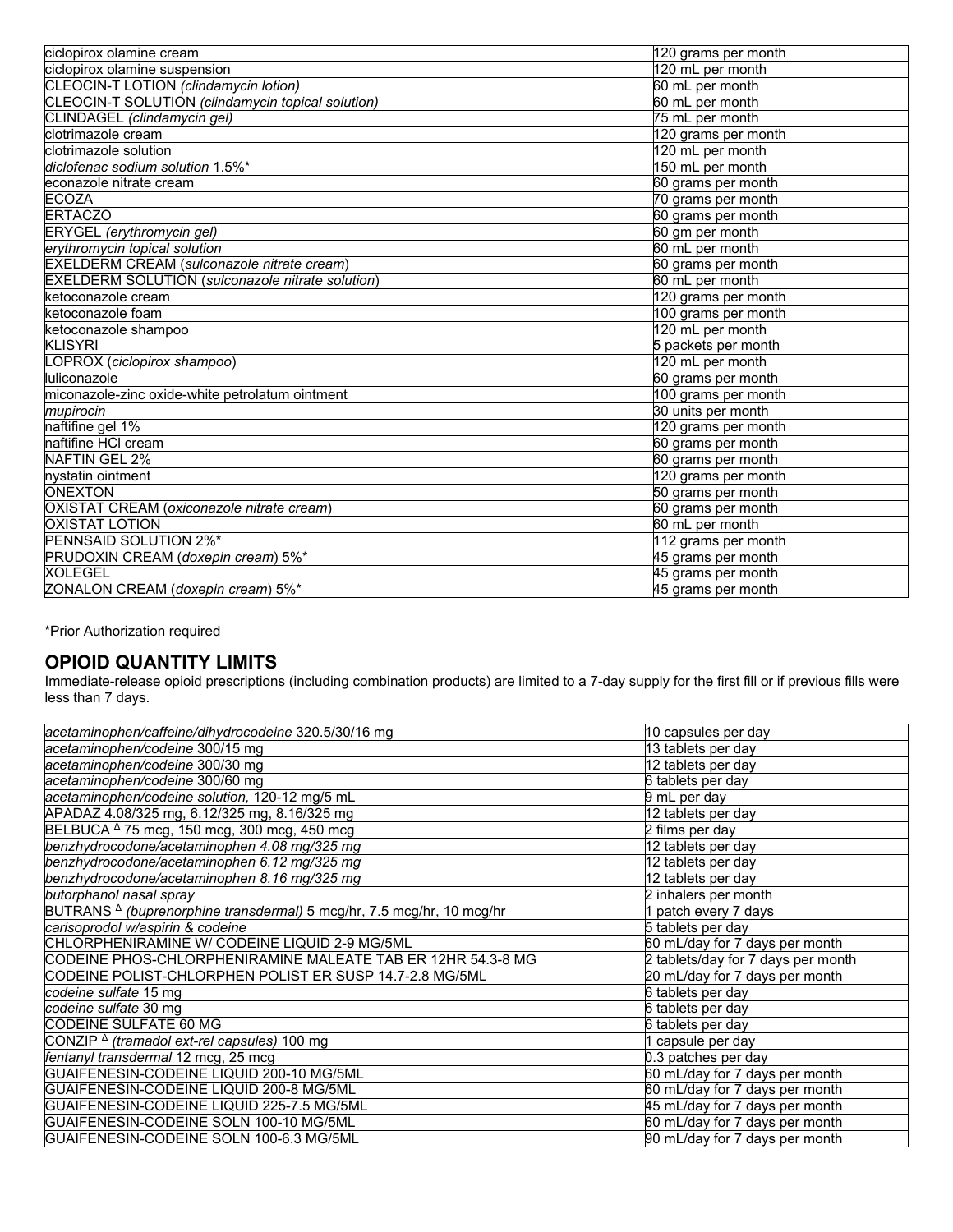| HYDROCOD POLST-CHLORPHEN POLST CAP ER 12HR 10-8 MG                                       | 2 capsules/day for 7 days per month |
|------------------------------------------------------------------------------------------|-------------------------------------|
| HYDROCOD POLST-CHLORPHEN POLST ER SUSP 10-8 MG/5ML                                       | 10 mL/day for 7 days per month      |
| hydrocodone ext-rel 10 mg, 15 mg, 20 mg, 30 mg, 40 mg                                    | 2 capsules per day                  |
| hydrocodone ext-rel capsules 30 mg, 40 mg, 50 mg                                         | 2 capsules per day                  |
| HYDROCODONE W/ HOMATROPINE SYRUP 5-1.5 MG/5ML                                            | 30 mL/day for 7 days per month      |
| HYDROCODONE W/ HOMATROPINE TAB 5-1.5 MG                                                  | 6 tablets/day for 7 days per month  |
| hydrocodone/acetaminophen 5/300 mg, 5/325 mg                                             | 8 tablets per day                   |
| hydrocodone/acetaminophen 7.5/300 mg, 7.5/325 mg, 10/300 mg, 10/325 mg                   | 6 tablets per day                   |
| hydrocodone/acetaminophen solution 7.5 mg-325 mg/15 mL, 10-325 mg/15 mL                  | 9 mL per day                        |
|                                                                                          |                                     |
| hydrocodone/acetaminophen solution 10-325 mg/15 mL                                       | 9 mL per day                        |
| hydrocodone/acetaminophen solution 7.5-325 mg/15 mL (5-217 mg/10 mL)                     | 9 mL per day                        |
| hydrocodone/ibuprofen 5/200 mg, 7.5 mg/200 mg, 10/200 mg                                 | 5 tablets per day                   |
| hydromorphone 2 mg                                                                       | 6 tablets per day                   |
| hydromorphone 4 mg                                                                       | 5 tablets per day                   |
| hydromorphone 8 mg                                                                       | 2 tablets per day                   |
| hydromorphone ext-rel <sup>∆</sup> 8 mg, 12 mg, 16 mg                                    | 1 tablet per day                    |
| hydromorphone liquid 1 mg/mL                                                             | 20 mL per day                       |
| hydromorphone suppositories 3 mg                                                         | 4 suppositories per day             |
| HYSINGLA ER <sup>^</sup> 20 mg, 30 mg, 40 mg, 60 mg, 80 mg (hydrocodone ext-rel tablets) | 1 tablet per day                    |
| levorphanol 2 mg                                                                         | 4 tablets per day                   |
| levorphanol 3 mg                                                                         | 2 tablets per day                   |
| LORTAB ELIXIR 10-300 mg/15 mL                                                            | 6.5 mL per day                      |
| meperidine 50 mg, 100 mg                                                                 | 6 tablets per day                   |
| meperidine oral solution 50 mg/5 mL                                                      | 30 mL per day                       |
| methadone 5 mg                                                                           | 3 tablets per day                   |
|                                                                                          |                                     |
| methadone 10 mg                                                                          | 2 tablets per day                   |
| METHADONE INTENSOL (methadone) 10 mg/mL                                                  | 2 mL per day                        |
| methadone oral solution 5 mg/5mL                                                         | 15 mL per day                       |
| methadone oral solution 10 mg/5 mL                                                       | 10 mL per day                       |
| morphine ext-rel beads $\triangle$ 30 mg, 45 mg, 60 mg, 75 mg, 90 mg                     | 1 capsule per day                   |
| morphine sulfate 15 mg                                                                   | 6 tablets per day                   |
| morphine sulfate 30 mg                                                                   | 3 tablets per day                   |
| morphine sulfate oral concentrate 20 mg/mL                                               | 4.5 mL per day                      |
| morphine sulfate oral solution 10 mg/5 mL                                                | 30 mL per day                       |
| morphine sulfate oral solution 20 mg/5 mL                                                | 22.5 mL per day                     |
| morphine sulfate suppositories 5 mg, 10 mg                                               | 6 suppositories per day             |
| morphine sulfate suppositories 20 mg                                                     | 4 suppositories per day             |
| morphine sulfate suppositories 30 mg                                                     | 3 suppositories per day             |
| MS CONTIN $\triangle$ (morphine ext-rel) 15 mg, 30 mg                                    | 3 tablets per day                   |
| NUCYNTA 50 mg                                                                            | 4 tablets per day                   |
| NUCYNTA 75 mg                                                                            | 3 tablets per day                   |
|                                                                                          |                                     |
| NUCYNTA 100 mg                                                                           | 2 tablets per day                   |
| NUCYNTA ER <sup>∆</sup> 50 mg, 100 mg                                                    | 2 tablets per day                   |
| OXAYDO 5 mg, 7.5 mg                                                                      | 6 tablets per day                   |
| oxycodone capsules 5 mg                                                                  | 6 capsules per day                  |
| oxycodone oral concentrate 100 mg/5 mL                                                   | 3 mL per day                        |
| oxycodone oral solution 5 mg/5 mL                                                        | 30 mL per day                       |
| oxycodone tablets 5 mg, 10 mg                                                            | 6 tablets per day                   |
| oxycodone tablets 15 mg                                                                  | 4 tablets per day                   |
| oxycodone tablets 20 mg                                                                  | 3 tablets per day                   |
| oxycodone tablets 30 mg                                                                  | 2 tablets per day                   |
| oxycodone/acetaminophen 2.5/325 mg, 5/325 mg                                             | 12 tablets per day                  |
| oxycodone/acetaminophen 10/325 mg                                                        | 6 tablets per day                   |
| oxycodone/aspirin 4.8355/325 mg                                                          | 12 tablets per day                  |
| oxycodone/ibuprofen 5/400 mg                                                             | 4 tablets per day                   |
| OXYCONTIN $\triangle$ 10 mg, 15 mg, 20 mg, 30 mg                                         | 2 tablets per day                   |
|                                                                                          |                                     |
| oxymorphone 5 mg                                                                         | 6 tablets per day                   |
| oxymorphone 10 mg                                                                        | 3 tablets per day                   |
| pentazocine/naloxone 50/0.5 mg                                                           | 4 tablets per day                   |
| PHENYLEPHRINE-BROMPHEN W/ CODEINE LIQD 3.33-1.33-6.33 MG/5ML                             | 90 mL/day for 7 days per month      |
| PHENYLEPHRINE-BROMPHEN W/ CODEINE LIQUID 10-4-10 MG/5ML                                  | 30 mL/day for 7 days per month      |
| PHENYLEPHRINE-CHLORPHEN W/ CODEINE LIQUID 10-4-10 MG/5ML                                 | 30 mL/day for 7 days per month      |
| PHENYLEPHRINE-CHLORPHEN W/ CODEINE SYRUP 5-2-10 MG/5ML                                   | 60 mL/day for 7 days per month      |
| PHENYLEPHRINE-DEXCHLORPHENIR-CODEINE SYRUP 5-1-9 MG/5ML                                  | 60 mL/day for 7 days per month      |
| PHENYLEPHRINE-TRIPROLIDINE-CODEINE SYRUP 10-2.5-10 MG/5ML                                | 20 mL/day for 7 days per month      |
| PRIMLEV 5/300 mg                                                                         | 12 tablets per day                  |
| PRIMLEV 10/300 mg                                                                        | 6 tablets per day                   |
|                                                                                          |                                     |
| PROMETHAZINE W/ CODEINE SYRUP 6.25-10 MG/5ML                                             | 30 mL/day for 7 days per month      |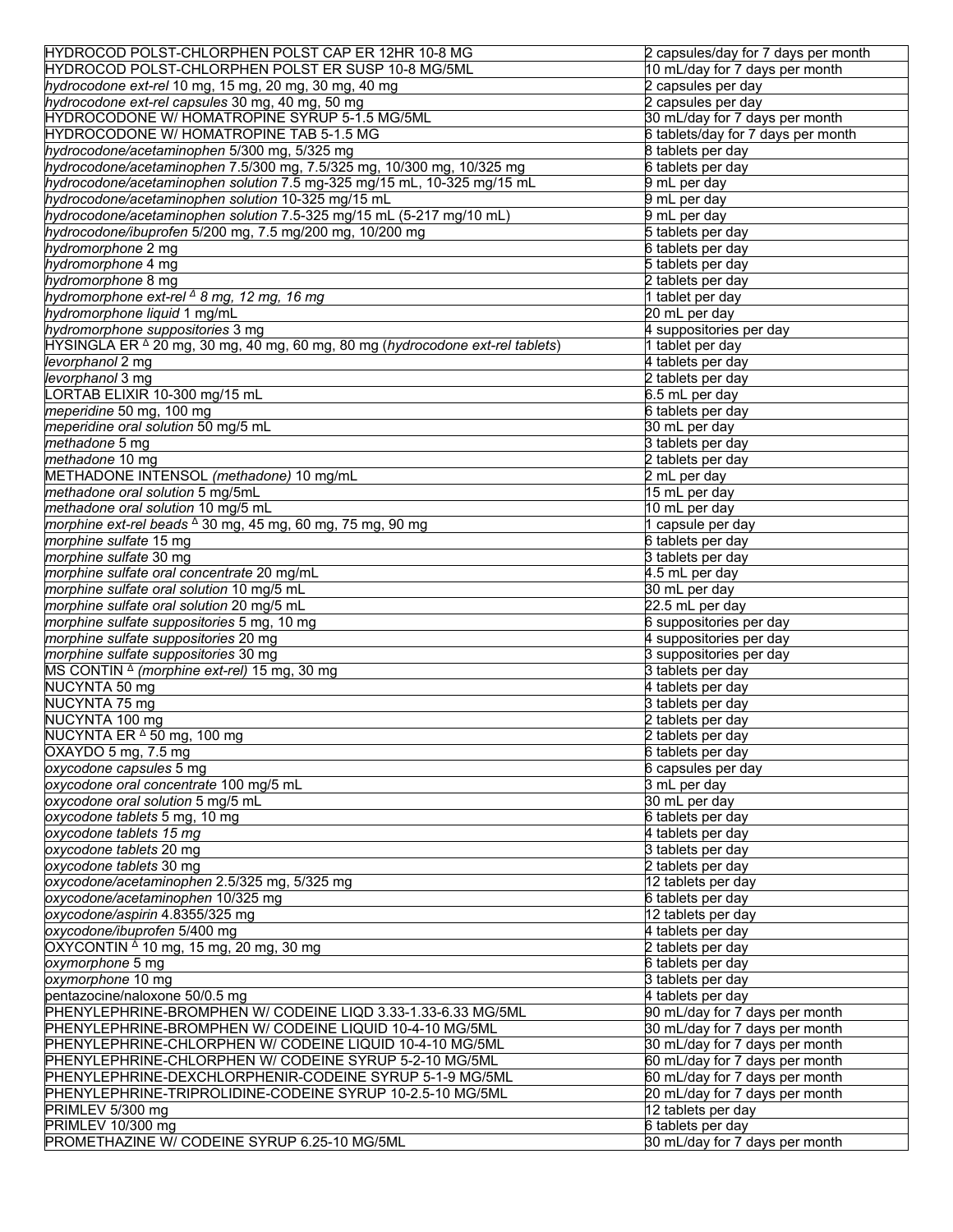| PROMETHAZINE-PHENYLEPHRINE-CODEINE SYRUP 6.25-5-10 MG/5ML | 30 mL/day for 7 days per month |
|-----------------------------------------------------------|--------------------------------|
| PSEUDOEPHEDRINE W/ COD-GG LIQUID 30-10-200 MG/5ML         | 40 mL/day for 7 days per month |
| PSEUDOEPHEDRINE W/ COD-GG SOLN 30-10-100 MG/5ML           | 40 mL/day for 7 days per month |
| PSEUDOEPHEDRINE W/ COD-GG SYRUP 30-10-100 MG/5ML          | 40 mL/day for 7 days per month |
| PSEUDOEPHEDRINE-BROMPHEN-CODEINE LIQ 10-1.33-6.33 MG/5ML  | 90 mL/day for 7 days per month |
| PSEUDOEPHEDRINE-BROMPHEN-CODEINE LIQD 30-2-7.5 MG/5ML     | 60 mL/day for 7 days per month |
| tramadol 50 mg                                            | 6 tablets per day              |
| tramadol 100 mg                                           | 3 tablets per day              |
| tramadol ext-rel $\triangle$ 100 mg                       | 1 tablet per day               |
| tramadol ext-rel $\triangle$ 150 mg                       | 1 capsule per day              |
| tramadol/acetaminophen 37.5/325 mg                        | 8 tablets per day              |
| XTAMPZA ER △ 9 mg, 13.5 mg, 18 mg, 27 mg                  | 2 capsules per day             |

Δ The initial limit for additional strengths not listed here is zero. All requests for strengths not listed will be considered through post limit prior authorization.

#### **Prior authorization is required for a member to receive more than one product within each group at a time**

| <b>Influenza Products</b>         | <b>RELENZA</b>                           |
|-----------------------------------|------------------------------------------|
|                                   | TAMIFLU (oseltamivir)                    |
| <b>Lidocaine Topical Products</b> | ASTERO gel 4%                            |
|                                   | LDO PLUS gel 4%                          |
|                                   | lidocaine gel 2%                         |
|                                   | lidocaine ointment 5%                    |
|                                   | lidocaine solution 4%                    |
|                                   | lidocaine/prilocaine cream 2.5/2.5%      |
|                                   | LIDOCAINE/TETRACAINE cream 7/7%          |
|                                   | PLIAGLIS cream 7/7%                      |
|                                   | SYNERA patch 70/70 mg                    |
| <b>Migraine Products</b>          | almotriptan                              |
|                                   | AMERGE (naratriptan)                     |
|                                   | FROVA (almotriptan)                      |
|                                   | IMITREX INJECTION/STATDOSE (sumatriptan) |
|                                   | IMITREX NASAL SPRAY (sumatriptan)        |
|                                   | IMITREX TABLETS (sumatriptan)            |
|                                   | MAXALT/MAXALT-MLT (rizatriptan)          |
|                                   | <b>ONZETRA XSAIL</b>                     |
|                                   | RELPAX (eletriptan)                      |
|                                   | <b>TOSYMRA</b>                           |
|                                   | TREXIMET (sumatriptan/naproxen)          |
|                                   | <b>ZEMBRACE SYMTOUCH</b>                 |
|                                   | <b>ZOMIG NASAL SPRAY</b>                 |
|                                   | ZOMIG TABLETS/ZOMIG-ZMT (zolmitriptan)   |
| <b>Proton Pump Inhibitors</b>     | ACIPHEX (rabeprazole)                    |
|                                   | <b>ACIPHEX SPRINKLES</b>                 |
|                                   | <b>DEXILANT</b>                          |
|                                   | NEXIUM (esomeprazole)                    |
|                                   | omeprazole                               |
|                                   | PREVACID (lansoprazole)                  |
|                                   | PROTONIX (pantoprazole)                  |
|                                   | ZEGERID (omeprazole/sodium bicarbonate)  |
|                                   |                                          |

# **NON-SPECIALTY PRODUCTS REQUIRING PRIOR AUTHORIZATION**

ACCU-CHEK TEST STRIPS ACTIQ *adapalene adapalene/benzoyl peroxide* AIMOVIG AJOVY AKLIEF ARAZLO *armodafinil* ATRALIN *azelaic acid* BREEZE 2 TEST STRIPS

*buprenorphine patch calcipotriene calcipotriene top scalp soln calcipotriene/betamethasone dipropionate* **CALCITRENE** *calcitriol oint* CIALIS 2.5 MG CIALIS 5 MG *clindamycin/tretinoin* CONTOUR NEXT TEST STRIPS CONTOUR TEST STRIPS DARAPRIM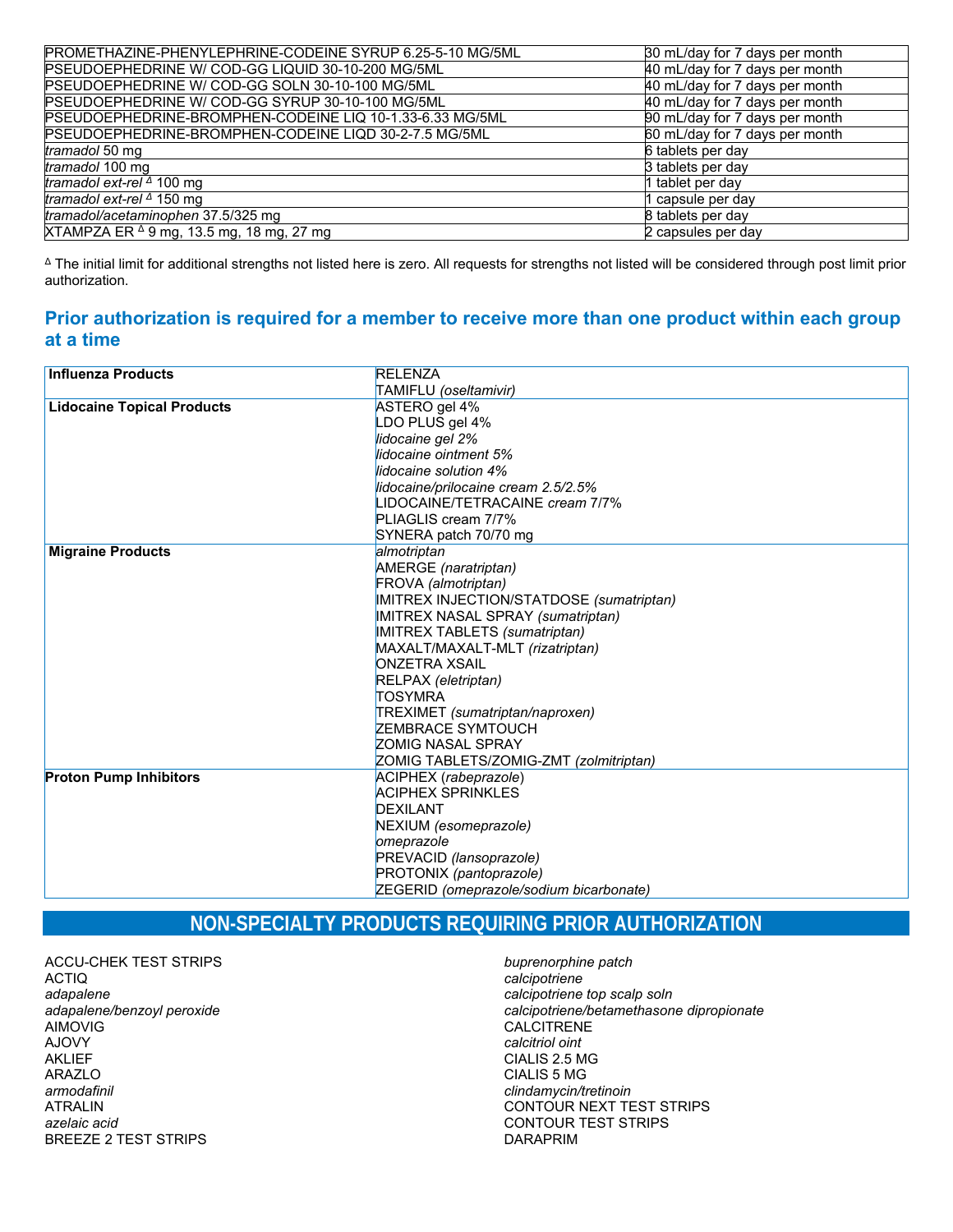**DESCOVY** diclofenac sodium gel 3% diclofenac sodium solution 1.5% **DIFFERIN DOVONEX** doxepin cream 5% **ELIDEL EMGALITY ENSTILAR** EPIDUO EPIDUO FORTE **FABIOR** fentanyl citrate fentanyl transmucosal lozenge **FENTORA FINACEA FREESTYLE TEST STRIPS GLUMETZA** ivermectin **JUBLIA KERYDIN KLISYRI** LAZANDA LOVAZA metformin ext-rel (generic FORTAMET) metformin ext-rel (generic GLUMETZA) **MIRVASO** modafinil **MYFEMBREE** NAYZILAM **NORITATE NOXAFII NURTEC NUVIGIL** omeprazole/sodium bicarbonate **ORIAHNN** 

**ORILISSA PENNSAID** pimecrolimus posaconazole **PROTOPIC PROVIGIL** pyrimethamine **RETIN-A RETIN-A MICRO RHOFADE SOOLANTRA SORILUX STROMECTOL SUBSYS TACLONEX** tacrolimus tadalafil 2.5 mg tadalafil 5 mg tavaborole tazarotene **TAZORAC** tretinoin cream, gel **TRETIN-X UBRELVY** VALTOCO **VECTICAL VELTIN VFEND VYLEESI WYNZORA** XIFAXAN 550 mg **ZEGERID ZIANA ZONALON ZYFLO ER** ZYVOX

All other glucose test strips that are not One Touch brand\* Compound drugs with a cost of \$300 or more

\*Not applicable to Formulary 1

| <b>ABECMA</b><br>abiraterone acetate<br>ACTEMRA *<br><b>ACTHAR</b><br><b>ACTIMMUNE</b><br>ADAKVEO <sup>*</sup><br><b>ADCIRCA</b><br><b>ADFMPAS</b><br>ADUHFLM<br><b>AFINITOR</b><br>AI DURAZYME *<br><b>ALECENSA</b><br>AI UNBRIG<br>AI YO<br>ambrisentan<br>AMONDYS 45 *<br>AMPYRA<br><b>APOKYN</b><br>ARAI AST NP *<br><b>ARANESP</b><br><b>ARCALYST</b><br><b>ARIKAYCE</b> | <b>AUBAGIO</b><br><b>AUSTEDO</b><br><b>AVONEX</b><br>AVSOLA *<br><b>AYVAKIT</b><br>azacitidine<br><b>BAFIFRTAM</b><br><b>BAI VERSA</b><br><b>BENLYSTA*</b><br><b>BERINERT</b><br><b>BESREMI</b><br><b>BETASERON</b><br><b>BETHKIS</b><br>bexarotene<br>BIVIGAM <sup>*</sup><br>bosentan<br><b>BOSULIF</b><br><b>BRAFTOVI</b><br><b>BRFYANZI</b><br><b>BRONCHITOL</b><br><b>BRUKINSA</b><br><b>BUPHENYL</b> |
|-------------------------------------------------------------------------------------------------------------------------------------------------------------------------------------------------------------------------------------------------------------------------------------------------------------------------------------------------------------------------------|------------------------------------------------------------------------------------------------------------------------------------------------------------------------------------------------------------------------------------------------------------------------------------------------------------------------------------------------------------------------------------------------------------|
| ASCENIV <sup>*</sup><br><b>ASPARLAS</b>                                                                                                                                                                                                                                                                                                                                       | <b>CABOMETYX</b><br><b>CALQUENCE</b>                                                                                                                                                                                                                                                                                                                                                                       |
|                                                                                                                                                                                                                                                                                                                                                                               |                                                                                                                                                                                                                                                                                                                                                                                                            |

## SPECIALTY DRUGS REQUIRING PRIOR AUTHORIZATION

capecitabine **CAPRELSA** CARBAGLU carglumic acid **CAYSTON CERDELGA** CEREZYME \* **CETROTIDE CHOLBAM** chorionic gonadotropin **CIMZIA** cinacalcet hcl CINQAIR \* CINRYZE \* **COMETRIQ** COPAXONE **COPIKTRA COSELA COSENTYX COTELLIC** CRYSVITA \* **CUPRIMINE CUTAQUIG \* CUVITRU \***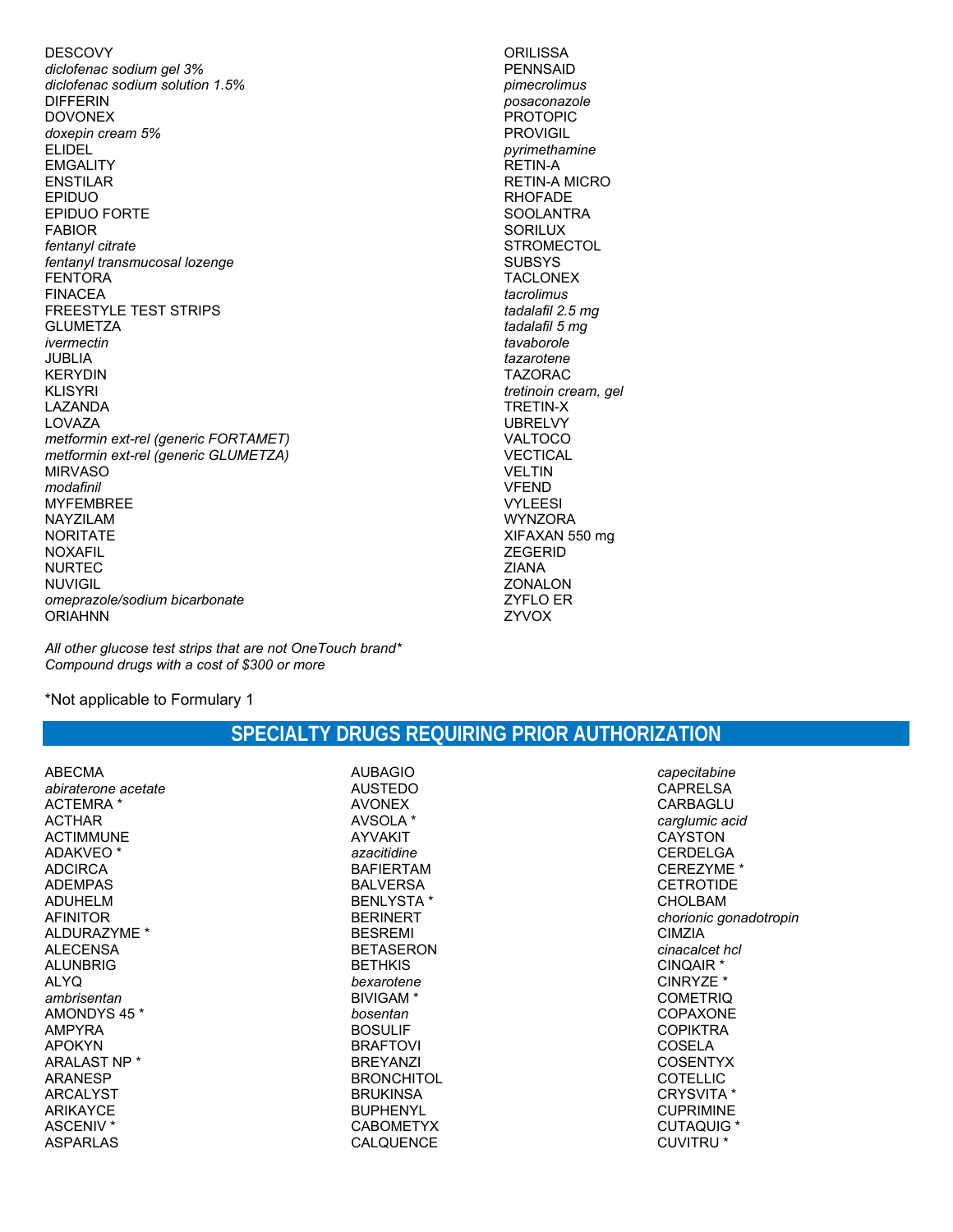CYSTADANE **CYSTADROPS CYSTAGON CYSTARAN** dalfampridine **DAURISMO** deferasirox **DEPEN TITRATABS** dimethyl fumarate dofetilide **DOJOLVI DOPTELET** droxidopa **DUPIXENT ELAPRASE**\* **ELELYSO\* EMFLAZA EMPAVELI INJ FNBRFI FNDARI ENSPRYNG ENTYVIO<sup>\*</sup> EPCLUSA EPIDIOLEX EPOGEN ERIVEDGE ERLEADA** erlotinib hcl **ESBRIET** everolimus EVKEEZA<sup>\*</sup> **FVRYSDI EXJADE EXKIVITY** EXONDYS 51 \* **EXSERVAN EXTAVIA FABRAZYME \* FARYDAK FASENRA**\* **FASENRA PEN FERRIPROX FINTEPLA FIRAZYR FIRDAPSE** FLEBOGAMMA DIF \* **FOLLISTIM AQ FORTFO FULPHILA GALAFOLD GAMASTAN \* GAMMAGARD LIQUID \*** GAMMAKED\* GAMMAPLEX \* GAMUNEX-C\* ganirelix acetate **GATTFX GAVRETO GENOTROPIN GILENYA GILOTRIF** GIVLAARI \* GLASSIA<sup>\*</sup> glatiramer acetate **GLATOPA GLEEVEC GONAL-F GRANIX** 

**HAEGARDA HARVONI HEMLIBRA HETLIOZ HIZENTRA\* HUMATROPE HUMIRA HYCAMTIN HYQVIA** \* **IBRANCE** icatibant acetate **ICLUSIG IDHIFA** *imatinib* mesvlate **IMBRUVICA INBRIJA INCRELEX INFLECTRA\* INFLIXIMAB INGREZZA INLYTA INQOVI INREBIC INTRON A IRESSA ISTURISA JADENU JAKAFI JEMPERLI SOL JUXTAPID JYNARQUE KAI BITOR KANUMA\* KESIMPTA KEVEYIS KEVZARA KINERET KISQALI KITABIS PAK KORLYM KOSELUGO KUVAN KYNMOBI** lapatinib ditosylate ledipasvir/sofosbuvir **LENVIMA LETAIRIS LEUKINE** leuprolide acetate **LIVMARLI LIVTENCITY LONSURF LORBRENA LUMAKRAS** LUMIZYME<sup>\*</sup> **LUPKYNIS** I YNPARZA **MARGENZA MAVENCLAD MAVYRET MAYZENT MEKINIST MEKTOVI MENOPUR MEPSEVII** \* miglustat **MIRCERA MULPLETA** 

**MYALEPT MYCAPSSA** NAGLAZYME \* **NATPARA NERLYNX NEULASTA NEUPOGEN NEXAVAR** NEXVIAZYME \* **NINLARO** nitisinone **NITYR NIVESTYM** NORDITROPIN FLEXPRO **NORTHERA NOVAREL NUBEOA** NUCALA<sup>3</sup> **NULIBRY INJ** NUPI AZID **NUTROPIN AQ NYVEPRIA OCALIVA** OCREVUS<sup>\*</sup> OCTAGAM<sup>\*</sup> octreotide acetate **ODOMZO OFEV OLUMIANT OMNITROPE** ONPATTRO<sup>\*</sup> ONURFG **OPSUMIT** ORENCIA<sup>\*</sup> ORENCIA CLICKJECT **ORENITRAM ORFADIN ORGOVYX ORKAMBI ORLADEYO OTEZLA OTREXUP OVIDREL OXBRYTA OXERVATE** OXLUMO<sup>\*</sup> PALYNZIO PANZYGA\* **PEGASYS** PEMAZYRE **PIQRAY PLEGRIDY POMALYST PONVORY PREGNYL** PRIVIGEN \* **PROCRIT PROCYSBI** PROLASTIN-C\* **PROMACTA** PULMOZYME **PURIXAN** QINLOCK RADICAVA \* **RASUVO RAVICTI REBIE REDITREX**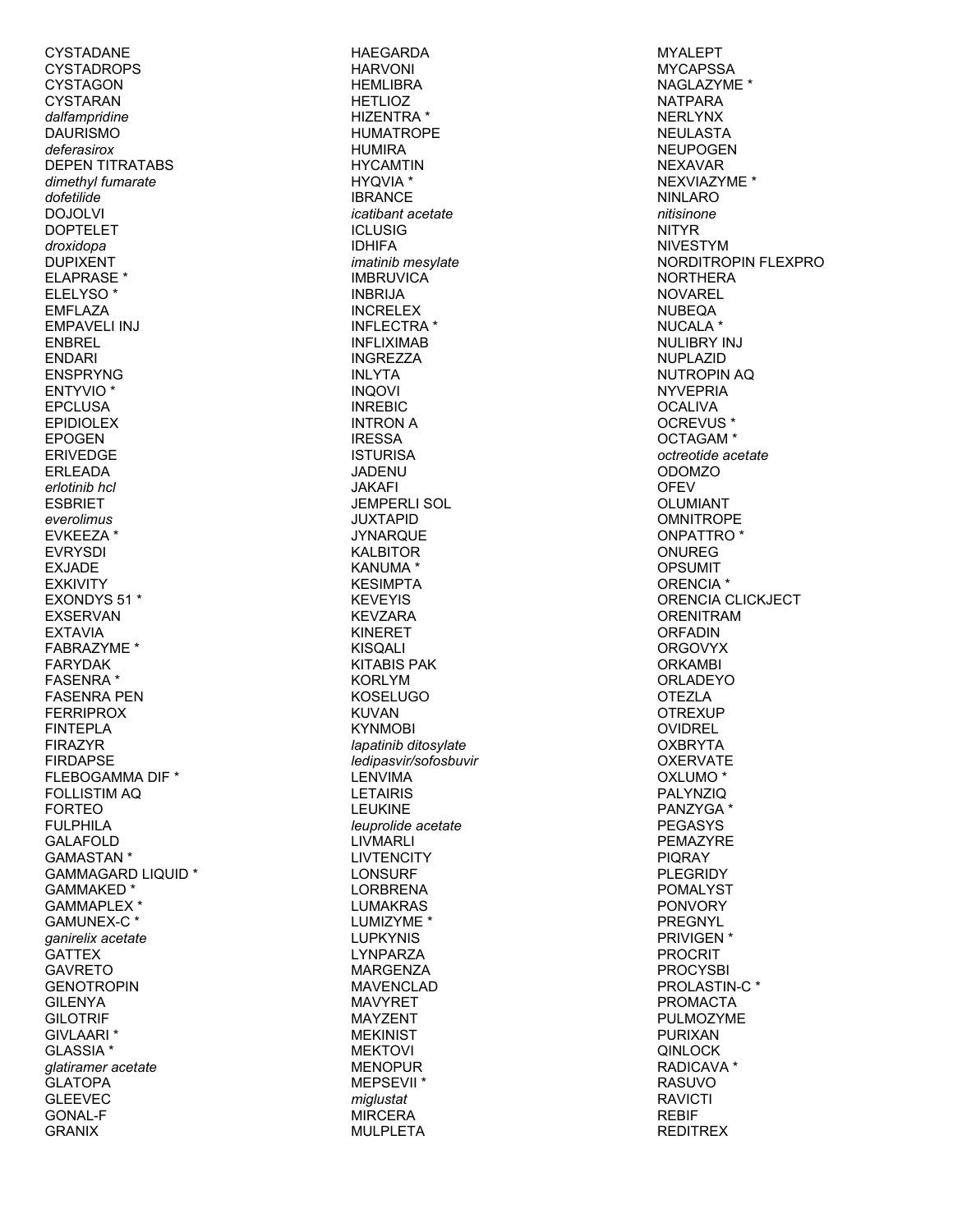| <b>REMICADE *</b>           | <b>SYPRINE</b>         | <b>VIDAZA</b>        |
|-----------------------------|------------------------|----------------------|
| <b>RENFLEXIS*</b>           | <b>TABRECTA</b>        | <b>VIEKIRA PAK</b>   |
|                             |                        |                      |
| <b>RETACRIT</b>             | tadalafil              | vigabatrin           |
| <b>RETEVMO</b>              | <b>TAFINLAR</b>        | <b>VIGADRONE</b>     |
| <b>REVATIO</b>              | <b>TAGRISSO</b>        | VIMIZIM <sup>*</sup> |
| <b>REVLIMID</b>             | <b>TAKHZYRO</b>        | <b>VITRAKVI</b>      |
|                             |                        |                      |
| <b>RIABNI</b>               | <b>TALTZ</b>           | <b>VOSEVI</b>        |
| ribavirin                   | <b>TALZENNA</b>        | <b>VOTRIENT</b>      |
| <b>RINVOQ</b>               | <b>TARCEVA</b>         | VOXZOGO              |
| <b>ROZLYTREK</b>            | <b>TARGRETIN</b>       | VPRIV <sup>*</sup>   |
| <b>RUBRACA</b>              | <b>TARPEYO</b>         | <b>VUMERITY</b>      |
|                             |                        |                      |
| <b>RUCONEST</b>             | <b>TASIGNA</b>         | <b>VYNDAMAX</b>      |
| <b>RUZURGI</b>              | <b>TAVALISSE</b>       | <b>VYNDAQEL</b>      |
| <b>RYBREVANT SOL</b>        | <b>TAVNEOS</b>         | VYONDYS 53 *         |
| <b>RYDAPT</b>               | <b>TAZVERIK</b>        | <b>WAKIX</b>         |
| <b>RYLAZE</b>               | <b>TECFIDERA</b>       | <b>WELIREG</b>       |
|                             |                        |                      |
| <b>SABRIL</b>               | <b>TEGSEDI</b>         | <b>XALKORI</b>       |
| <b>SAIZEN</b>               | temozolomide           | <b>XELJANZ</b>       |
| <b>SAMSCA</b>               | TEPEZZA *              | <b>XELJANZ XR</b>    |
| <b>SANDOSTATIN</b>          | <b>TEPMETKO</b>        | <b>XELODA</b>        |
| SAPHNELO <sup>*</sup>       | teriparatide           | <b>XEMBIFY*</b>      |
| sapropterin dihydrochloride | tetrabenazine          | <b>XENAZINE</b>      |
|                             |                        |                      |
| <b>SARCLISA</b>             | <b>THALOMID</b>        | <b>XERMELO</b>       |
| <b>SCEMBLIX</b>             | <b>THIOLA</b>          | XOLAIR <sup>*</sup>  |
| <b>SENSIPAR</b>             | <b>TIBSOVO</b>         | <b>XOSPATA</b>       |
| <b>SEROSTIM</b>             | <b>TIKOSYN</b>         | <b>XPOVIO</b>        |
| <b>SIGNIFOR</b>             | tiopronin              | <b>XTANDI</b>        |
| sildenafil citrate          | TOBI                   | <b>XYREM</b>         |
| SILIQ                       | tobramycin             | <b>XYWAV</b>         |
|                             |                        |                      |
| <b>SIMPONI</b>              | tolvaptan              | <b>YONSA</b>         |
| SIMPONI ARIA *              | <b>TRACLEER</b>        | <b>ZARXIO</b>        |
| <b>SKYRIZI</b>              | <b>TREMFYA</b>         | ZAVESCA              |
| <b>SKYTROFA</b>             | <b>TRIKAFTA</b>        | <b>ZEJULA</b>        |
| sodium phenylbutyrate       | <b>TUKYSA</b>          | <b>ZELBORAF</b>      |
| sofosbuvir/velpatasvir      | <b>TURALIO</b>         | ZEMAIRA *            |
| SOLIRIS <sup>*</sup>        |                        | <b>ZEPATIER</b>      |
|                             | <b>TYKERB</b>          |                      |
| <b>SOMAVERT</b>             | <b>TYMLOS</b>          | <b>ZEPOSIA</b>       |
| <b>SOVALDI</b>              | <b>TYVASO</b>          | ZEPZELCA             |
| <b>SPRYCEL</b>              | <b>UDENYCA</b>         | <b>ZIEXTENZO</b>     |
| <b>STELARA</b>              | <b>UKONIQ</b>          | <b>ZOKINVY</b>       |
| <b>STIMATE</b>              | ULTOMIRIS <sup>*</sup> | <b>ZOLINZA</b>       |
| <b>STIVARGA</b>             | UPLIZNA *              | <b>ZOMACTON</b>      |
|                             |                        |                      |
| <b>STRENSIQ</b>             | <b>UPTRAVI</b>         | <b>ZORBTIVE</b>      |
| <b>SUCRAID</b>              | <b>VALCHLOR</b>        | <b>ZYDELIG</b>       |
| sunitinib                   | <b>VENCLEXTA</b>       | <b>ZYKADIA</b>       |
| <b>SUTENT</b>               | <b>VENTAVIS</b>        | ZYNLONTA SOL         |
| <b>SYMDEKO</b>              | <b>VERZENIO</b>        | ZYTIGA               |

\* Prior authorization required for medical benefits coverage and subjected to site of care (outpatient hospital, physician's<br>office, home infusion).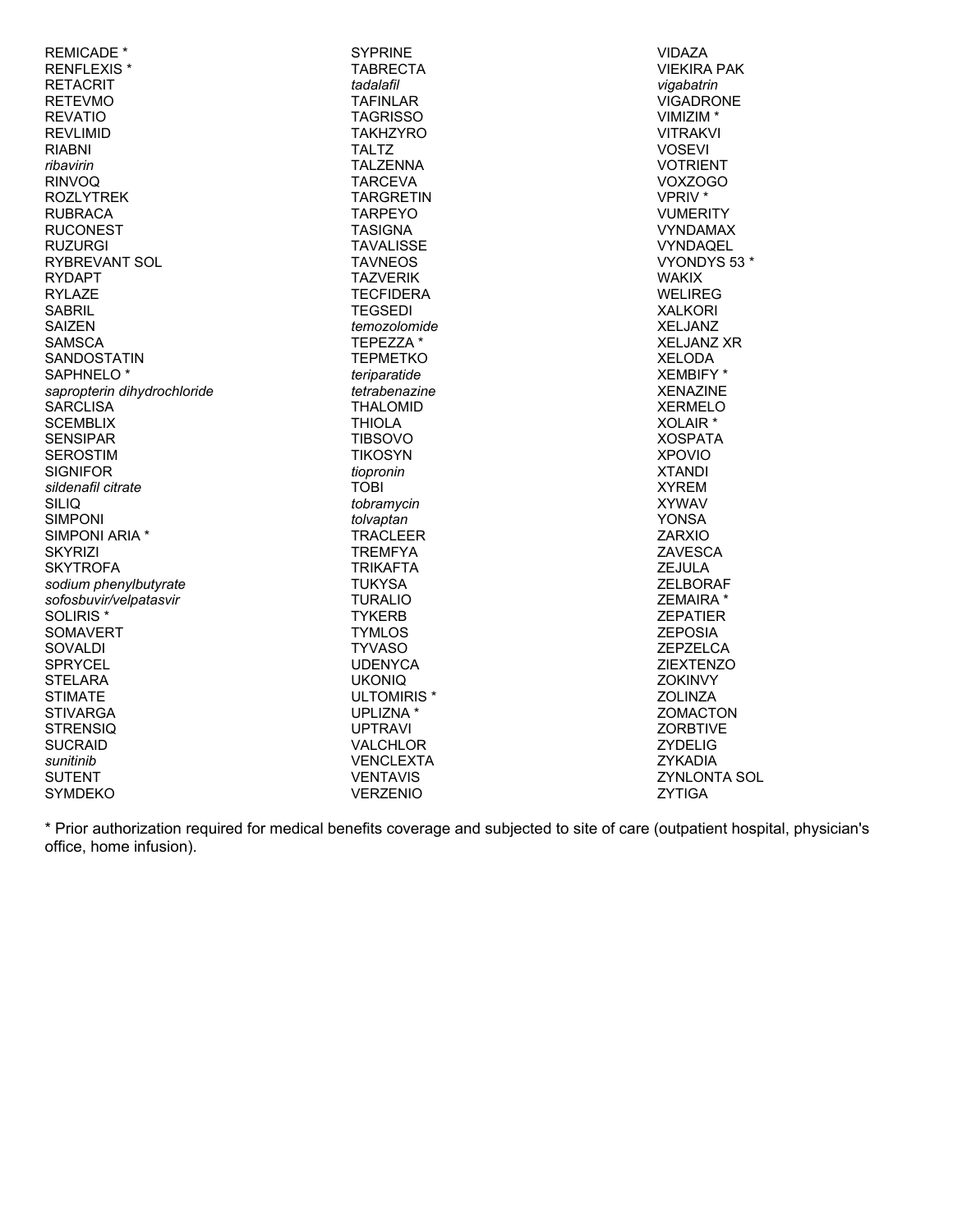# **DRUGS REQUIRING STEP THERAPY**

| You must try one of these drugs first or your<br>doctor must request an exception for you                                                                                                                                                                                                                                   | Used to                                                                                                                              | before you can get coverage<br>for these drugs                                                                                                                                                                                                                                                                                                                                                                                                                                         |
|-----------------------------------------------------------------------------------------------------------------------------------------------------------------------------------------------------------------------------------------------------------------------------------------------------------------------------|--------------------------------------------------------------------------------------------------------------------------------------|----------------------------------------------------------------------------------------------------------------------------------------------------------------------------------------------------------------------------------------------------------------------------------------------------------------------------------------------------------------------------------------------------------------------------------------------------------------------------------------|
| <b>First Choice Drugs</b>                                                                                                                                                                                                                                                                                                   | treat                                                                                                                                | <b>Second Choice Drugs</b>                                                                                                                                                                                                                                                                                                                                                                                                                                                             |
| At least a 7-day supply of a generic topical<br>corticosteroid AND at least a 7-day supply of topical<br>PROTOPIC (tacrolimus) or ELIDEL (pimecrolimus)<br>within the past 120 days                                                                                                                                         | Short-term (up to 8 days) management of<br>moderate pruritus in adult patients with<br>atopic dermatitis or lichen simplex chronicus | PRUDOXIN cream 5%, ZONALON<br>cream 5%, or doxepin cream 5%                                                                                                                                                                                                                                                                                                                                                                                                                            |
| If the patient has filled a prescription for at least a 56<br>day supply of divalproex sodium, topiramate, valproate<br>sodium, metoprolol, propranolol, timolol, atenolol,<br>nadolol, amitriptyline, or venlafaxine within the past<br>730 days                                                                           | Indicated for the preventive treatment of<br>migraine in adults.                                                                     | AIMOVIG, AJOVY, EMGALITY                                                                                                                                                                                                                                                                                                                                                                                                                                                               |
| If the patient has filled a prescription for at least a 30<br>day supply of TWO triptan medications (include<br>combinations) within the past 180 days under a<br>prescription benefit administered by CVS Caremark.                                                                                                        | Indicated for the acute treatment of migraine<br>with or without aura in adults.                                                     | <b>REYVOW</b>                                                                                                                                                                                                                                                                                                                                                                                                                                                                          |
| At least a 30 day supply of at least one alpha-blocker<br>(i.e., alfuzosin, doxazosin, silodosin, tamsulosin, or<br>terazosin), 5 alpha-reductase inhibitor (5-ARI) (e.g.,<br>dutasteride, finasteride 5 mg), or combination alpha-<br>blocker and 5-ARI [e.g., JALYN<br>(dutasteride/tamsulosin)] within the past 180 days | Symptomatic benign prostatic hyperplasia<br>(BPH) with or without erectile dysfunction<br>(ED)                                       | CIALIS (tadalafil) 5 mg for 30 tablets                                                                                                                                                                                                                                                                                                                                                                                                                                                 |
| At least a 30-day supply of metformin within the past<br>180 days                                                                                                                                                                                                                                                           | Type 2 Diabetes                                                                                                                      | ADLYXIN, ALOGLIPTIN<br>BENZOATE, ALOGLIPTIN-<br>METFORMIN HCL, ALOGLIPTIN-<br>PIOGLITAZONE, BYDUREON<br>BCISE, BYETTA, FARXIGA,<br>GLYXAMBI, INVOKAMET,<br>INVOKAMET XR, INVOKANA,<br>JANUMET, JANUMET XR,<br>JANUVIA, JARDIANCE, KAZANO,<br>KOMBIGLYZE XR, NESINA,<br>ONGLYZA, OSENI, OZEMPIC,<br>QTERN, RYBELSUS,<br>SEGLUROMET, SOLIQUA 100/33,<br>STEGLATRO, STEGLUJAN,<br>SYNJARDY, SYNJARDY XR,<br>TRADJENTA, TRIJARDY XR,<br>TRULICITY, VICTOZA, XIGDUO<br>XR, XULTOPHY 100/3.6 |
| At least a 30-day supply of a rapid-acting insulin or<br>short-acting insulin or pre-mixed insulin [e.g., insulin<br>aspart (Novolog), insulin glulisine (Apidra), insulin<br>lispro (Humalog), insulin regular R (Afrezza, Humulin<br>R, Novolin R)] within the past 120 days                                              | Type 1 or Type 2 Diabetes                                                                                                            | <b>SYMLINPEN</b>                                                                                                                                                                                                                                                                                                                                                                                                                                                                       |
| At least a 1-day supply of generic fluconazole within<br>the past 30 days                                                                                                                                                                                                                                                   | Indicated for the treatment of adult and post-<br>menarchal pediatric females with<br>vulvovaginal candidiasis                       | <b>BREXAFEMME</b>                                                                                                                                                                                                                                                                                                                                                                                                                                                                      |